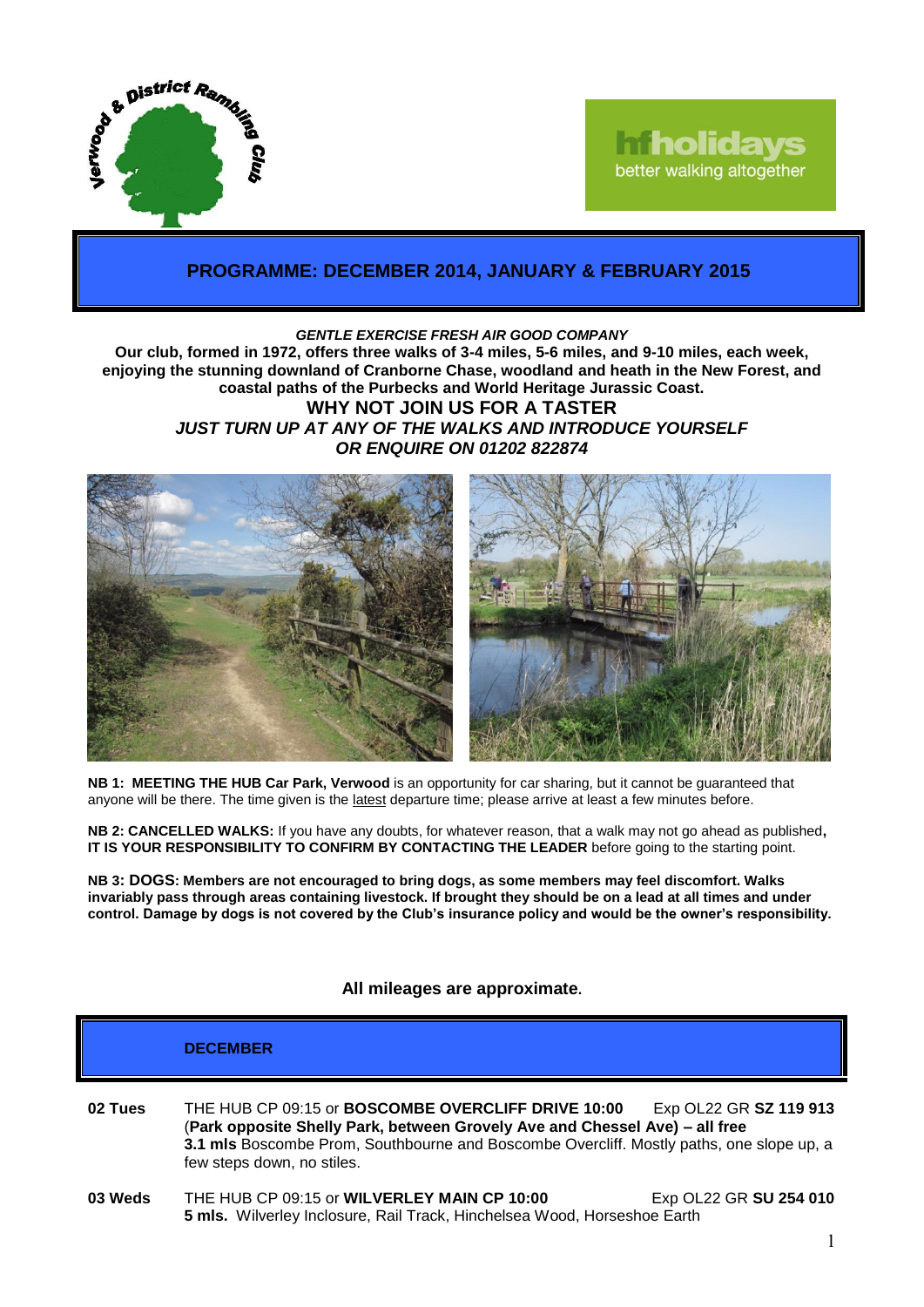| 05 Fri                       | THE HUB CP 09:30 or ROCKFORD COMMON CP 10:00<br>8.5 mls Avon Valley Path, Mockbeggar, Linwood, Linford, Highwood and Rockford Common.<br>Undulating circular forest walk, paths and tracks. Could be muddy. | Exp OL22 GR SU 164 082 |  |
|------------------------------|-------------------------------------------------------------------------------------------------------------------------------------------------------------------------------------------------------------|------------------------|--|
| 09 Tues                      | THE HUB CP 09:15 or THE AMBERWOOD PH CP 10:00<br>(Consider a coffee or drink on return &car share if possible)<br>3.2 mls Varied walk via Highcliffe and seafront. Mostly Tarmac & Gravel paths.            | Exp OL22 GR SZ 213 947 |  |
| 10 Weds                      | THE HUB CP 9:30 or ROCKFORD COMMON N.T CP 10:00<br>5.0 mls Forest circular. Some hills Expect winter conditions etc.                                                                                        | Exp OL22 GR SU164 082  |  |
| 13 Sat                       | <b>NOTE: THE HUB CP VERWOOD 10:00</b><br>9.0mls Stephens Castle, Pistle Down, around Cripplestyle, Daggons, Cranborne Common<br>and back to Verwood via Boveridge Heath                                     | OL 22 GR SU 085 091    |  |
| 16 Tues                      | THE HUB CP 9:40 or CRANBORNE GARDEN CTR 10:00<br>(Park at top end. Consider coffee or light lunch after).<br>3.0 mls Mud if wet 1 long climb, no stiles.                                                    | Exp118 SU 056 132      |  |
| 17 Weds                      | THE HUB CP 10:00or DRUSILLAS HORTON 10:30<br>Just 1 shorter XMAS WALK this year Mud possible and stiles. LUNCH 13:00<br>10:30 Start. 4.0 mls Haythorne. North Fm, Chalbury Fm, Horton Haythorne             | Exp 118 GR SU 039 075  |  |
| 19 Fri                       | THE HUB CP 09:00 or SANDFORD ROAD WAREHAM 10:00<br>10.0mls Gore Heath, Sherford Bridge, Morden Heath, Ferncroft Farm, North walls.<br>Undulating heathland probably muddy in parts.                         | Exp OL15 GR SY 922 885 |  |
| 23 Tues<br>24 Weds<br>27 Sat | <b>Festive Break No Walks</b><br>************HAPPY CHRISTMAS EVERYONE************<br>Best wishes for a Healthy New Year from your Committee                                                                 |                        |  |
| 30 Tues                      | THE HUB CP 09:30 or BROADCHALKE CHURCH 10:05<br>3.5 mls Chalkpyt Farm, Watercress beds, Mount Sorrel Farm.                                                                                                  | Exp 130 GR SU 042 254  |  |
| 31 Weds                      | THE HUB CP 09:30 or VERELEY CP 10:00<br><b>5.0 mls</b> Forest Circular usual winter conditions. Leader at Start                                                                                             | Exp OL22 GR SU 196 051 |  |
|                              | <b>JANUARY</b>                                                                                                                                                                                              |                        |  |
| 02 Fri                       | <b>NOTE: POTTERNE PARK CP 10:00</b><br>9.5 mls. Three Legged Cross, Moors Valley, Ebblake Bridge, Stephen's Castle & Dewlands.                                                                              | Exp 118 GR SU 096 073  |  |
| 06 Tues                      | <b>NOTE: POTTERNE PARK ADJ TENNIS COURTS 10:00</b><br>3.0 mls Boundaries and Byeways A level walk around the southern end of Verwood.                                                                       | Exp OL22 GR SU 095 076 |  |
| 07 Weds                      | THE HUB CP 09:15 or MARTIN DOWN CP 10:00                                                                                                                                                                    | Exp 118 SU 037 201     |  |

**10 Sat** THE HUB 09:15 or **BALMER LAWN, BROCKENHURST 10:00** Exp.OL22 GR **SU 303 031 9.0 mls** New Forest circular walk. Mainly flat on gravel paths.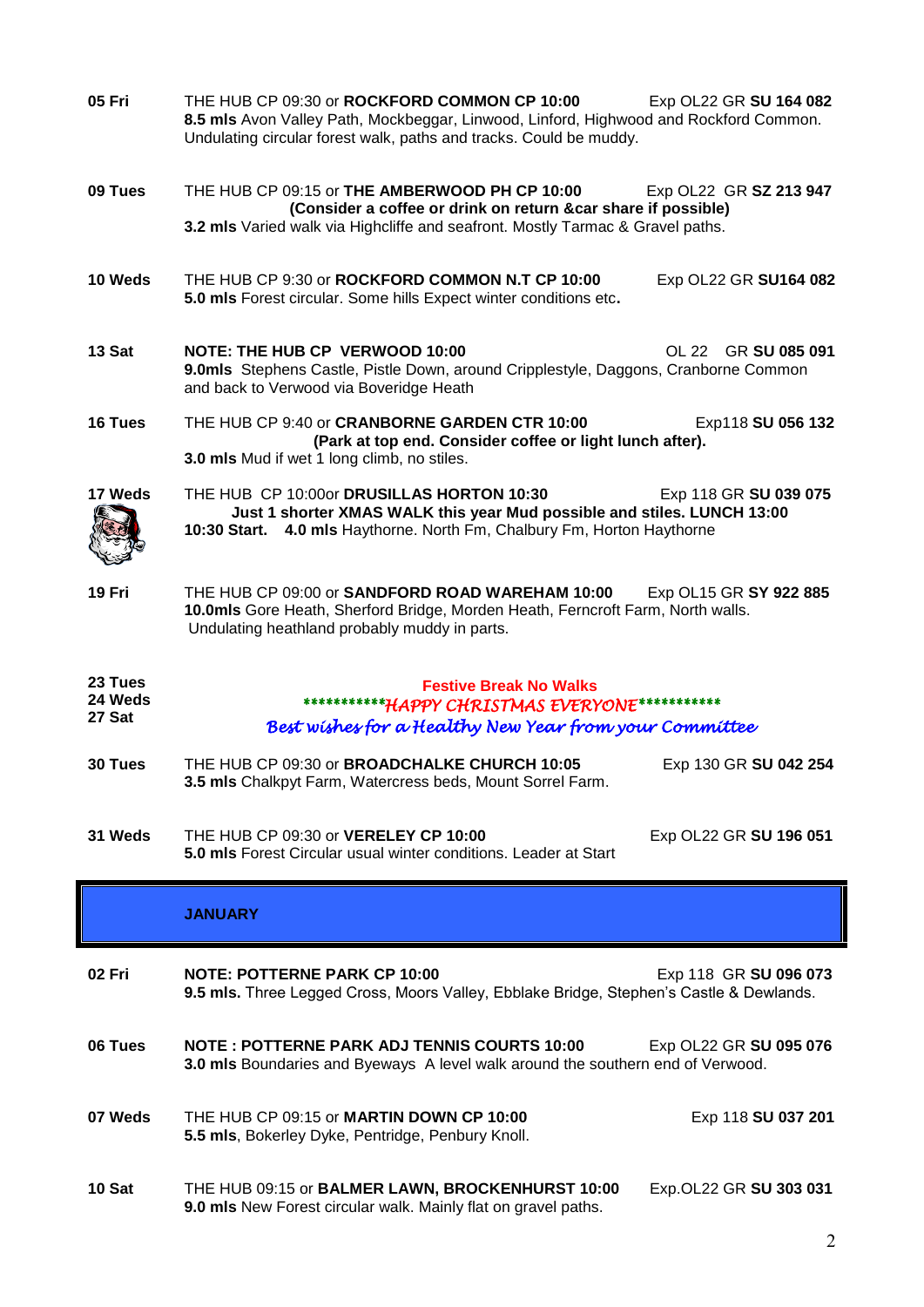| 13 Tues | THE HUB 9:20 or BROOMY WALK CP. 10:00<br>3.5 mls Forest walk, no stiles, mostly gravel paths.                                                                                                                                               | Exp. OL22 GR SU197 099  |
|---------|---------------------------------------------------------------------------------------------------------------------------------------------------------------------------------------------------------------------------------------------|-------------------------|
| 14 Weds | THE HUB CP 9:30 or BURLEY CP 10:00<br>5.0 mls Forest circular. Some hills Expect winter conditions etc.                                                                                                                                     | Exp OL22 GR SU 214 028  |
| 16 Fri  | THE HUB CP 09:15 or DOWNTON SPORTS CP WICK LANE 10:00 Exp 130 GR SU 167 217<br>9.0 mls Undulating. Wick Down, Charlton Furze, Clearbury Ring, Charlton All Saints, Avon<br>Valley Path                                                      |                         |
| 20 Tues | THE HUB CP 09:40 or WHITE SHEET HILL CP 10:00<br>3.5 mls Heathland paths                                                                                                                                                                    | Exp 118 GR. SU 048 036  |
| 21 Weds | THE HUB CP 9.20 or GUSSAGE ALL SAINTS CHURCH 10:00<br>5.0 mls. Harley Down, Harley Gap, Tenantry Down.                                                                                                                                      | Exp 118 GR ST 999108    |
| 24 Sat  | THE HUB 09:40 or CRANBORNE GARDEN CTR (at top end) 10:00 Exp118 GR SU 056 132<br>(Consider a coffee or drinkon return. Car share if possible)<br>9.5 mls Cranborne Fm, Penbury Knoll, Pentridge, Salisbury Plantation, Bowldish Pond, Hills |                         |
| 27 Tues | NOTE: THE HUB CP 10:00<br><b>3.0 mls</b> North Boundaries and byways Undulating                                                                                                                                                             | Exp OL 22 GR SU 085 091 |
| 28 Weds | THE HUB CP 9:30 or COY POND ROAD 10:00<br>5.5 mls Branksome Chine, Seafront, Bournemouth Gardens. Could be muddy through Chine.                                                                                                             | Exp OL22 SZ 067 923     |

**30 Fri** THE HUB CP 09:15 or **WILVERLEY MAIN CP 10:00** Exp OL22 GR **SU 254 010 8.5 mls.** Wilverley Plain, Whitefield Moor, Brockenhurst, South Weirs, Hag Hill. Some roads

### **FEBRUARY**

**03 Tues** HUB CP 09:30 or **Post Office CP WIMBORNE -St GILES 10:00** Exp 118 GR **SU 032 122 3.5 mls** All Hallows Farm, Monkton up Wimborne, North Barn Farm, Jubilee Trail. One slight incline.

#### **04 Weds Walk Not submitted**

- **07 Sat** THE HUB CP 09:30 or **WIMBORNE St GILES VILLAGE HALL** Exp118 GR **SU 030 120 9.5 mls** Circular walk via Gussage All Saints , Harley Down, Monkton Up Wimborne.
- **10 Tues** THE HUB CP 09:30 or **THE CARTWHEEL WHITSBURY 10:00** Exp OL 22 GR **SU 128 187 3.5 mls** Minor roads & tracks one slight incline.
- **11 Weds NOTE: POTTERNE PARK 09.30 ADJACENT TO TENNIS COURT** Exp.OL22 **SU 095 076 5.0 mls**. Level walk to Ringwood via Moors Valley/Castleman Trail. Return by bus **(bring bus pass).** Choice of joining /leaving at Moors Valley cafe, end of Castleman Trail.
- **13 Fri** THE HUB CP 09:30 or **BREAMORE CHURCH 10:00** Exp OL22 GR **SU 154 188 10.0 mls**. Outwick, Radnall Wood, Marsh Farm, Rockbourne, North End, Knoll Farm, Rockbourne Church, Whitsbury Church, Lower Farm, Long Steeple Lane, Upper Street